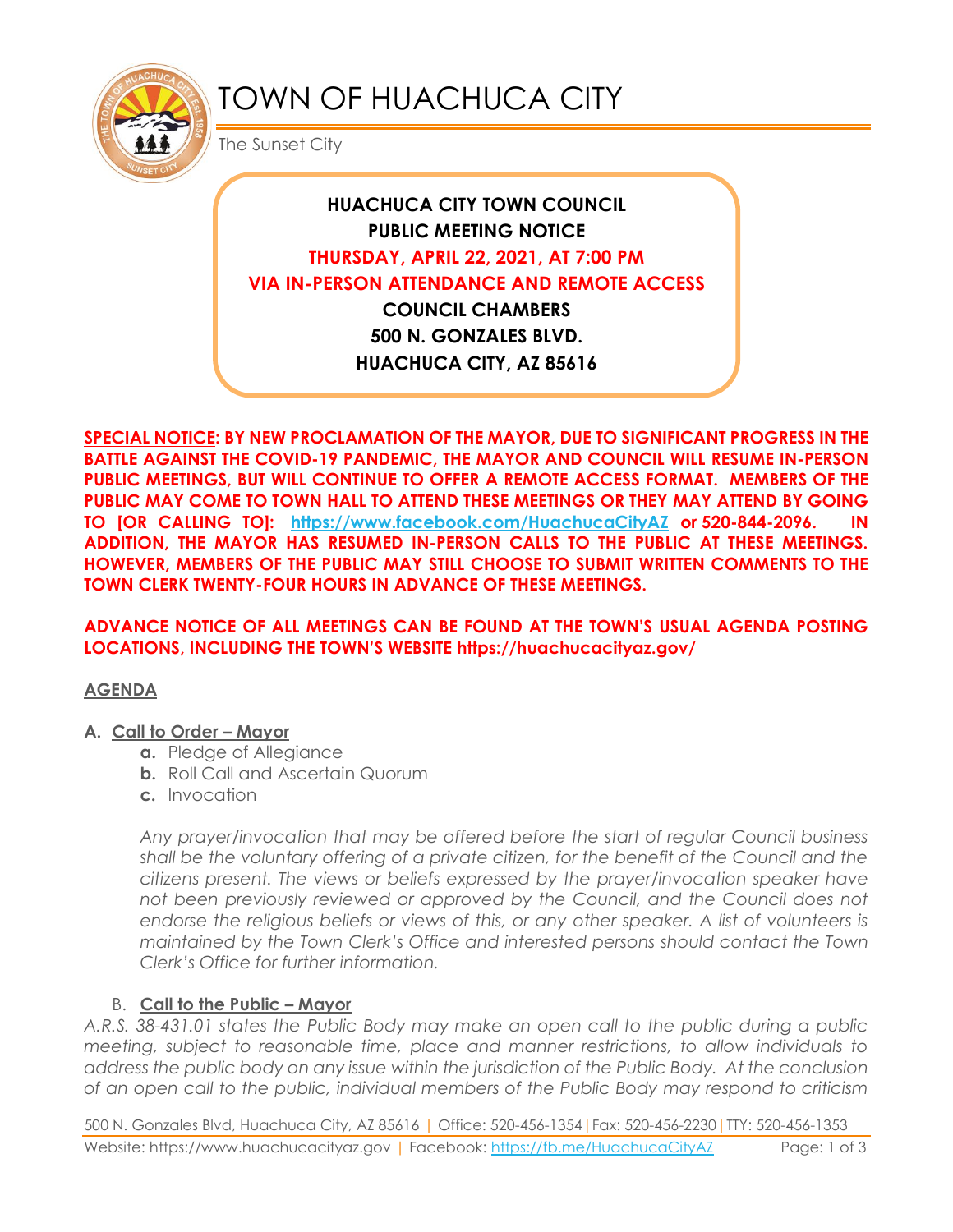*made by those who have addressed the Public Body, may ask staff to review a matter or may ask that a matter be put on a future agenda. However, members of the Public Body shall not discuss or take legal action on matters raised during an open call to the public unless the matters are properly noticed for discussion and legal action.*

# **C. Consent Agenda - Mayor**

*All items listed in the Consent Agenda are considered routine matters and will be enacted by one motion of the Council. There will be no separate discussion of these items unless a Member of the Town Council requests that an item or items be removed for discussion. Council Members may ask questions without removal of the item from the Consent Agenda. Items removed from the Consent Agenda are considered in their normal sequence as listed on the agenda, unless called out of sequence.*

- **C.1** Consider approval of the minutes of the Regular Council meeting held on April 8, 2021.
- **C.2** Consider approval of the Payment Approval Report.

# **D. Unfinished Business before the Council – Mayor**

*Public comment will be taken at the beginning of each agenda item, after the subject has*  been announced by the Mayor and explained by staff. Any citizen, who wishes, may speak one *time for five minutes on each agenda item before or after Council discussion. Questions from Council Members, however, may be directed to staff or a member of the public through the Mayor at any time.*

# **E. New Business Before Council - Mayor**

*Public comment will be taken at the beginning of each agenda item, after the subject has*  been announced by the Mayor and explained by staff. Any citizen, who wishes, may speak one *time for five minutes on each agenda item before or after Council discussion. Questions from Council Members, however, may be directed to staff or a member of the public through the Mayor at any time.* 

**E.1 Discussion and/or Action [Spencer Forsberg]:** Mr. Forsberg will review the Town's finances for the month of March.

**E.2 Discussion and/or Action [Mayor Wallace]: Second reading of ORDINANCE NO. 2021-03 AN ORDINANCE OF THE MAYOR AND COUNCIL OF THE TOWN OF HUACHUCA CITY, ARIZONA, AMENDING TOWN CODE CHAPTER 2.20 "COUNCIL PROCEDURE" SECTION 2.20.010 "REGULAR MEETINGS" TO REMOVE THE HOUR OF COUNCIL MEETINGS FROM THE TOWN CODE AND TO ALLOW FLEXIBILITY WITH RESPECT TO MEETING LOCATION; the Council might discuss and take action to change future Council meeting times from 7:00 pm to 6:00 pm.** 

**E.3 Discussion and/or Action [Suzanne Harvey]:** Council approval of an amended technical assistance and grant management agreement with the Southeastern Arizona Governments Organization (SEAGO) to assist the Town in managing its Community Development Block Grant [CDBG] for park improvements.